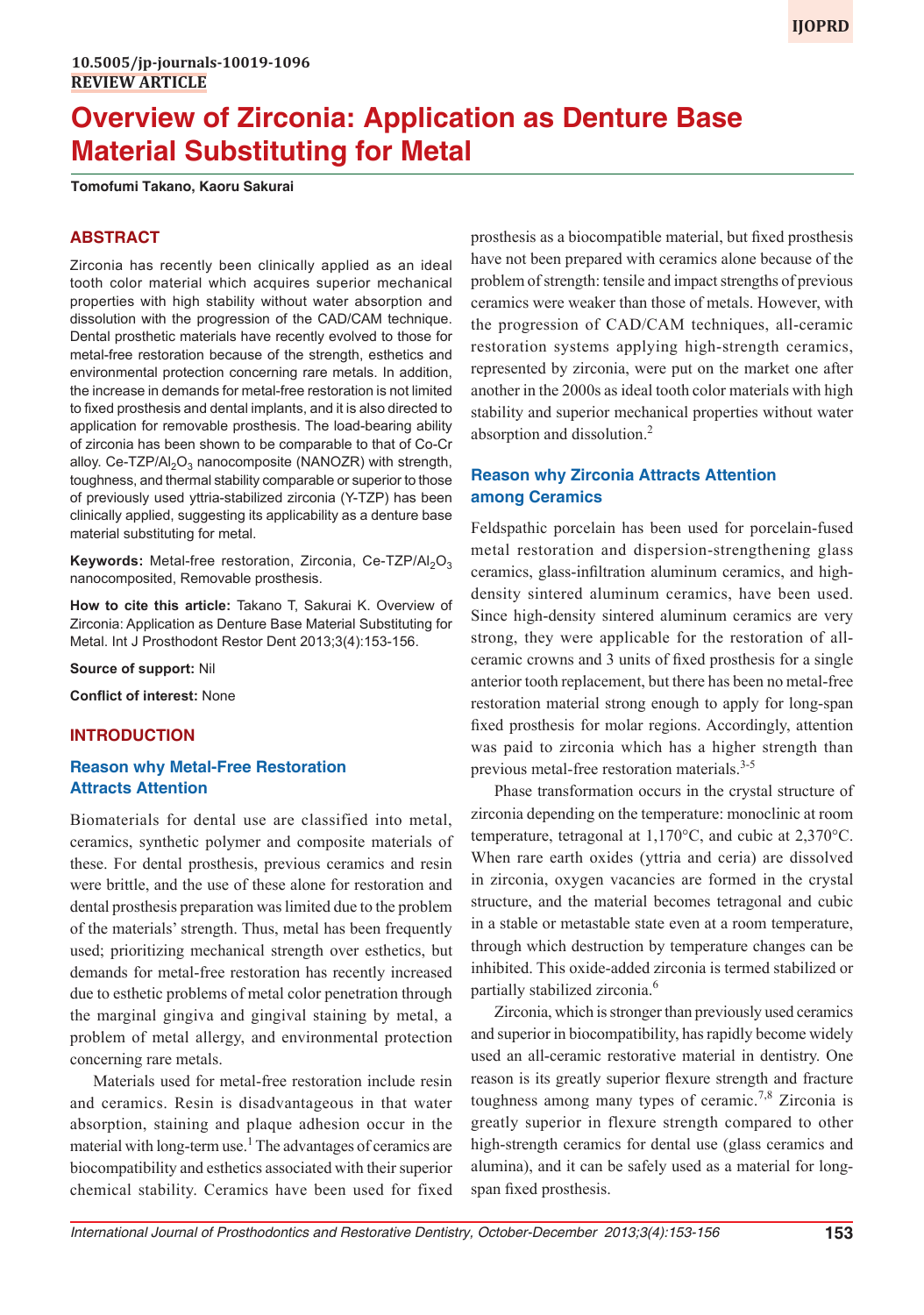When an external force is loaded on a material and induces cracking, resistance to cracking is termed fracture toughness. The fracture toughness value of zirconia is greater than those of general feldspathic porcelain used for porcelain fused to a metal restoration, leucite-strengthening glass ceramics, and high-density sintered aluminum ceramics. Regarding the reason for the high toughness of zirconia, it is considered that, when cracking causing destruction occurs, stress-induced transformation of the crystal structure from tetragonal to monoclinic phase occurs in the cracked region,<sup>9</sup> with which 4% volume expansion occurs, and this disturbs the progression of cracking<sup>9</sup> (stress-induced transformation toughening).

The current zirconia for dental use is combined with yttria. Yttria-partially stabilized tetragonal zirconia (Y-TZP), in which the crystal structure is stabilized in the tetragonal state at room temperature, is frequently used, and its fracture toughness is the highest among ceramic materials.<sup>6,10</sup> However, although Y-TZP shows the general chemical durability of ceramics, it is known to undergo low-temperature degradation (LTD) in the aqueous solutions encountered in the oral environment because the surface crystal structure transforms from the tetragonal to monoclinic state under a hydrothermal condition, $11$  and this phase transformation is considered to be a cause of strength reduction in the oral cavity.

While, Panasonic Corporation of Japan presented NANOZR, a composite material comprised of zirconia and alumina using ceria as a stabilizing material, and acquired pharmaceutical approval in October 2006. In this material, alumina particles with a size of several hundreds of nm incorporated into ceria-stabilized zirconia crystals, fine ceria-stabilized zirconia particles with a size of several tens of nm incorporated into other alumina crystals, and these tissues are combined to form a composite. Residual stress is produced between each crystal grain, resulting in a higher strength than those of simple alumina and Y-TZP.

It has been reported that the strength of Y-TZP is reduced by  $LTD<sub>12</sub>$  as described above, but such strength reduction did not occur in another report.<sup>13</sup> However, the concern for long-term durability has not been solved, and a question concerning the long-term stability of Y-TZP remains. In contrast, the durability of NANOZR against low-temperature degradation has been confirmed. $8$ 

Regarding the characteristics of NANOZR, superior toughness and comparable strength to those of Y-TZP on evaluation using the IF method (standard fracture toughness test method) have been reported.<sup>14</sup>

# **Possibility of using NANOZR as a Denture Base Material**

Since NANOZR has a marked mechanical strength, and long-term stability in the mouth can be expected, clinical application for fixed prosthesis and dental implants has been progressing.3,4,15 We also reported that NANOZR has mechanical properties applicable for the fixture of dental implants.<sup>16</sup>

As described above, dental prosthetic materials have recently evolved to those for metal-free restoration because of the strength, esthetics and environmental protection concerning rare metals. In addition, the increase in demands for metal-free restoration is not limited to fixed prosthesis and dental implants, and it is also directed to application for removable prosthesis. The load-bearing ability of Y-TZP has been shown to be equivalent to that of Co-Cr alloy,  $17$  and NANOZR may also be applicable for denture base material substituting for metal because its mechanical strength is greater than that of Y-TZP.

## **DISCUSSION**

Properties required for denture base materials include the absence of deformation as a force-transmitting substance, for which metals, such as Co-Cr and gold alloys, have been frequently used.

Requirements of denture base materials include the following conditions:

- 1. Resistance to occlusal pressure, superior abrasion resistance and the absence of plastic deformation.
- 2. Simple molding and repair.
- 3. Low specific gravity and high thermoconductivity.
- 4. Insoluble with saliva, food, and drink, tasteless, odorless, and not stimulating the oral mucosa.
- 5. No discoloration in the mouth.
- 6. Not adhered to by food and cleaning is easy.
- 7. Freely stainable.

An existing denture base material, acrylic resin, is inferior to metal with regard to water absorption and strength. Polyamide and polyester resins called nonclasp denture, show only low-level water absorption, but, regarding the mechanical properties, these have a problem with stiffness as a denture base material. On the other hand, metal-base dentures have an overall shape similar to that of resinbase dentures, and metal is partially used in the denture base. Since the metal base does not absorb water and has a sufficient strength, the thickness can be reduced to 1/2-1/3 of that of resin bases. Metals used for the framework include gold and Co-Cr alloys, pure titanium and titanium alloy. Allergy may be induced depending on the metal used. Ti alloy-induced allergy has recently been reported.<sup>18</sup>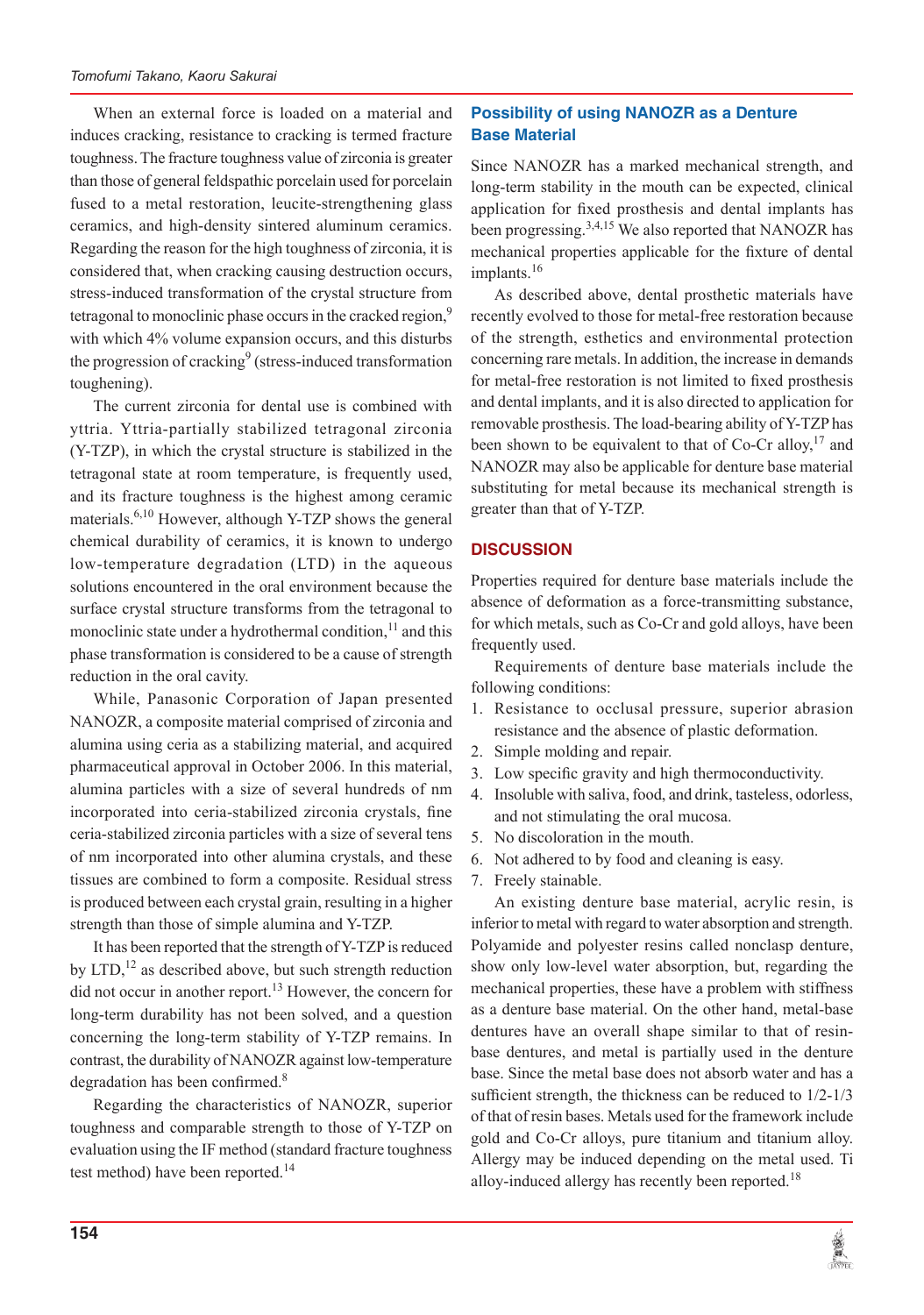Advantages of metal bases compared to resin bases are as follows:

- The strength is high, and fracture is unlikely to occur even when the base is thinned.
- No water absorption and less plaque adhesion.
- Thermoconductivity is high and readily transmits thermal sensation to the mucosa, improving the sense of taste.
- Superior fitting and good feeling of attachment On the other hand, metal bases have the following disadvantages:
- Adjustment of denture bases is difficult.
- Reline is possible, but reline of a metal base using metaladhesive resin loses the advantages of the metal-base denture.
- Metal allergy may be induced depending on the metal used.
- The prosthetic procedure is complex.
- The medical expense is high.

It may be improvable by using NANOZR as a denture base material instead of metal base about the complicatedness of allergy to metal and artisan operation in the above disadvantages. Preparation of a metal base by casting is complex, and there is concern over the homogeneity of products due to casting defects. In contrast, NANOZR denture bases are prepared using CAD/CAM, which simplifies the prosthetic procedure and eliminates concern over casting defects because the denture base is prepared by shaving a block. Since a high plaque adhesioninhibitory effect of Y-TZP has been reported, $19$  this effect may also be expected for NANOZR denture bases.

When a metal base is used for the oral cavity in which a metal restoration is already present, the addition of dissimilar metal may induce a galvanic current, or a metallic taste may be sensed,  $2<sup>0</sup>$  whereas there is no concern regarding a metallic taste for NANOZR because it is a ceramic and no elution occurs, although it has a mechanical strength comparable to metal as a denture base material. It is also superior with regard to the protection of rare metals. Based on the above, we introduced NANOZR into actual clinical practice in 2012 (Figs 1 to 4). The crown thickness using NANOZR can be thinned down to 0.3 mm, but we limit the NANOZR base thickness to 1.0 mm.

Also about the charge of zirconia base, since it is manufacture at cost comparable as titanium base, zirconia base can be set to one of the clinical choices.

Another concern with zirconia-base dentures is adhesiveness to acrylic resin. Stress is continuously added to the finish line of zirconia and acrylic resin. Therefore, it is necessary to investigate adhesiveness to acrylic resin for long-term clinical application of zirconia-base dentures. It



**Fig. 1:** Upper and lower complete dentures using NANOZR as a denture base material substituting for metal



**Fig. 2:** These denture bases were prepared using CAD/CAM technique



**Fig. 3:** 10 months later after denture insertion. There are no blot at the finish line



**Fig. 4:** Palatal plate is made by NANOZR. Retainers are using wright wire clasp and precision attachment